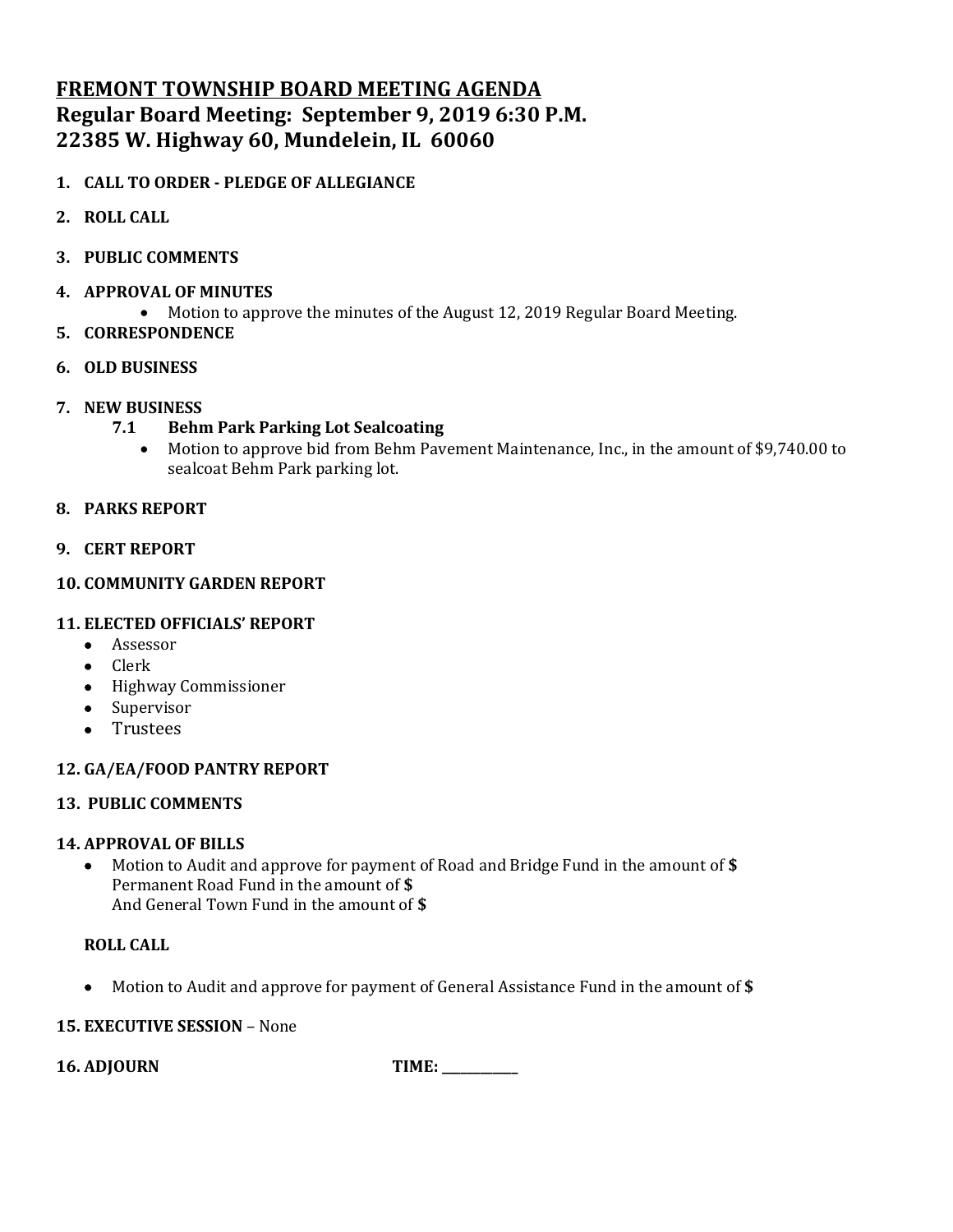#### **Minutes Board of Town Trustees**

DRAFT **4.**

STATE OF ILLINOIS, COUNTY OF LAKE, TOWN OF FREMONT

#### **The Fremont Township Board of Trustees met at 22385 W. Illinois Route 60. Mundelein, IL 60060 on August 12, 2019 to conduct a Regular Meeting.**

| Diana O'Kelly        | Supervisor                  |
|----------------------|-----------------------------|
| Christina McCann     | <b>Town Clerk</b>           |
| <b>Bill Grinnell</b> | <b>Highway Commissioner</b> |
| Joe Herchenbach      | Assessor                    |
| Jeri Atleson         | <b>Town Trustee</b>         |
| Connie Shanahan      | <b>Town Trustee</b>         |
| Patricia Stejskal    | <b>Town Trustee</b>         |
| Keith Voss           | <b>Town Trustee</b>         |

#### **1. CALL TO ORDER AND PLEDGE**

Supervisor O'Kelly called the meeting to order at 6:30 P.M.

## **2. ROLL CALL**

#### **BOARD MEMBERS PRESENT**

Trustee Atleson, Trustee Stejskal, Trustee Shanahan, Trustee Voss, Supervisor O'Kelly **ELECTED OFFICIALS PRESENT** Clerk McCann, Highway Commissioner Grinnell, Assessor Herchenbach

#### **OTHERS PRESENT**

Mike Nelson, Herb Riedel, Judy Hammel, Rose Marie Domeny, Alicia Dodd, Cody Gehrett

#### **3. PUBLIC COMMENTS**

None

#### **4. APPROVAL OF MINUTES**

• **Trustee Voss moved, and Trustee Stejskal seconded the motion to approve the minutes of the July 8, 2019 Regular meeting. All in favor, motion carried.**

## **5. CORRESPONDENCE**

None

## **6. OLD BUSINESS**

None

## **7. NEW BUSINESS**

## **7.1 Resolution Recognizing Eagle Scout Cody Gehrett**

• Trustee Voss moved and Trustee Shanahan seconded the motion to adopt a Resolution Recognizing Cody Gehrett for contributions to the township's community garden and township campus. All in favor, motion carried.

Discussion: Cody selected volunteer work at the township to meet requirements for his Boy Scout Eagle Badge. He states that he wanted to build six benches for the garden so that general visitors and volunteers, as well as residents attending educational sessions, have a place to sit and rest. He also built a spillway near one of the building's main downspouts to collect and disseminate rainwater to native plantings in that area.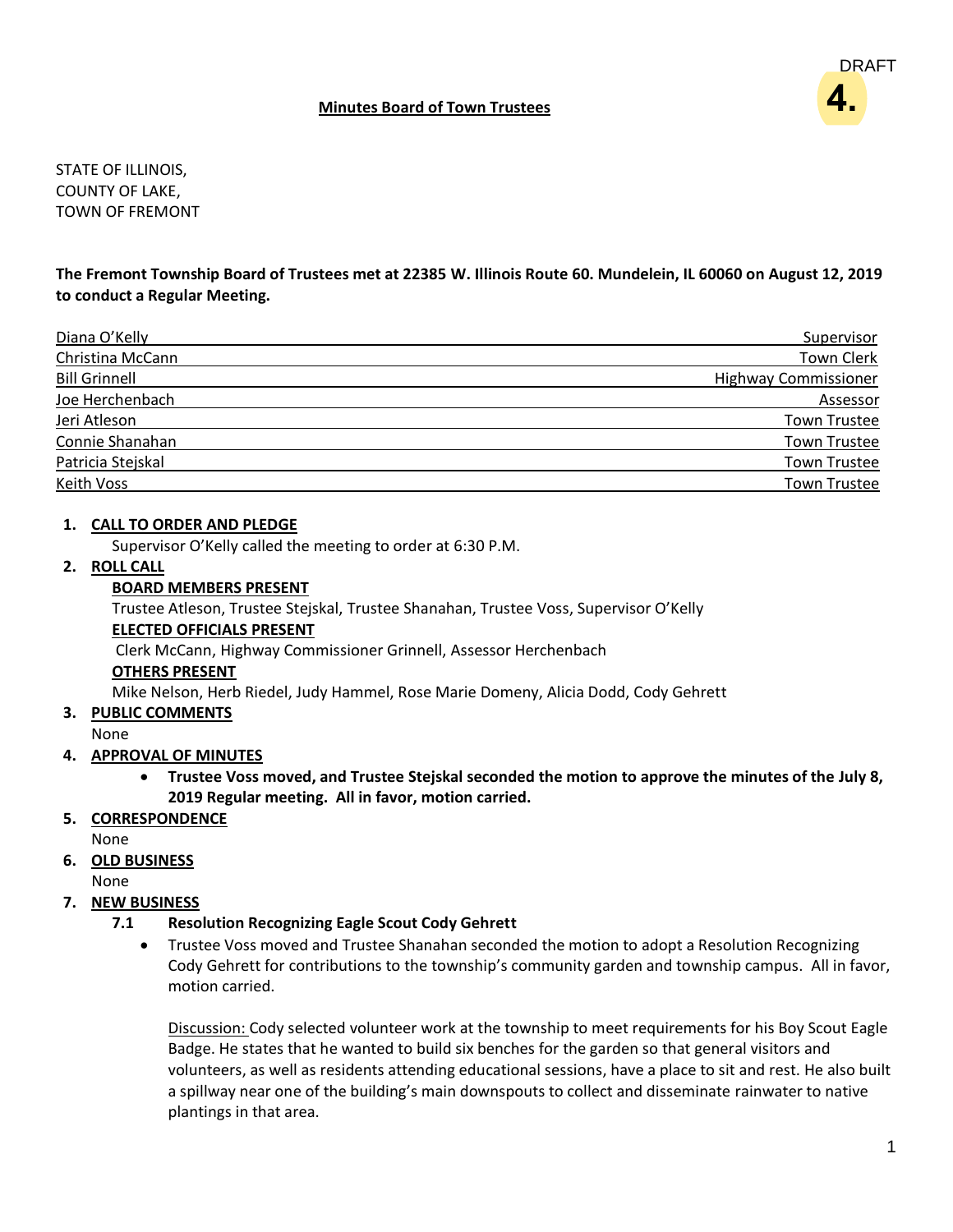#### **7.2 Sidewalk Coating Quote – Administration Center Lower Lot**

• Trustee Stejskal moved and Trustee Voss seconded the motion to approve quote from TSR Concrete Coatings in the amount of \$17,500.00 to coat concrete at lower level of the Administration Center. All in favor, motion carried.

Discussion: Consensus of the Board is that the coating application at the front of the Administration Center was successful and that work can proceed to coat concrete areas at the rear of the Center.

#### **8. PARKS REPORT**

Parks Manager Herb Riedel reported the following:

- Behm Park walking paths and bleacher area paving will be completed by the end of this week
- Behm Park parking lots and asphalt walking paths will be crack sealed once paving work is complete
- Asphalt company recommends that both parking lots be seal-coated
- Ivanhoe Park parking lot has been crack-sealed
- A "No Dumping/Area Under Surveillance" sign has been installed at Ivanhoe Park
- The Lake County Stallions will replace the worn-out sideline matting on the main football field. Parks staff will assist as needed
- Parks staff has been dealing with numerous calls from Saddlebrook residents whose homes border Behm Park. Residents are concerned about the overgrowth of vegetation on the buffer between the homes and the park. Maintenance arrangements are being made with each resident on a call by call basis

#### **9. CERT REPORT**

CERT team leader Pat Stejskal reported the following:

- July 9 *Are You Prepared for an Emergency?* at Fremont Township. Five people attended.
- July 15 CERT quarterly meeting great presentation on "Stop the Bleed"
- July 25 booth at Lake County Fair
- August 7 *Are You Prepared for an Emergency?* at the **Grayslake Fire** Station. Twelve people attended
- August 24, 9am-12 helping with Recycling event at Fremont Township
- September 12, 7-8:30pm *Are You Prepared for an Emergency?* at Prairie Crossing Charter School 1531 Jones Point Rd, Grayslake
- September 21 2019 Prairie State CERT Challenge at the Cook County Public Health facility in Oak Forest

#### **10. COMMUNITY GARDEN REPORT**

Trustee Atleson reported the following:

- Need more volunteers for produce harvesting and weeding
- Solar panel installed on shed is currently provides power required to run the "shallow creek"
- Two garden tours and a volunteer "workday" are planned for the near future

#### **11. ELECTED OFFICIALS' REPORT**

#### **Assessor**

Assessor Joe Herchenbach reported the following:

- The target date for mailing blue property assessment cards has been pushed back to early September due to County software conversion. All appeals must be filed within 30 days of receipt of assessment cards
- County hopes to roll out assessment information one township at a time

#### **Clerk**

Clerk McCann reported the following:

• SmartProcure Inc., submitted a FOIA request and was provided information pertaining to vendor payments from February to July 2019.

#### **Highway Commissioner**

Highway Commissioner Grinnell reported the following: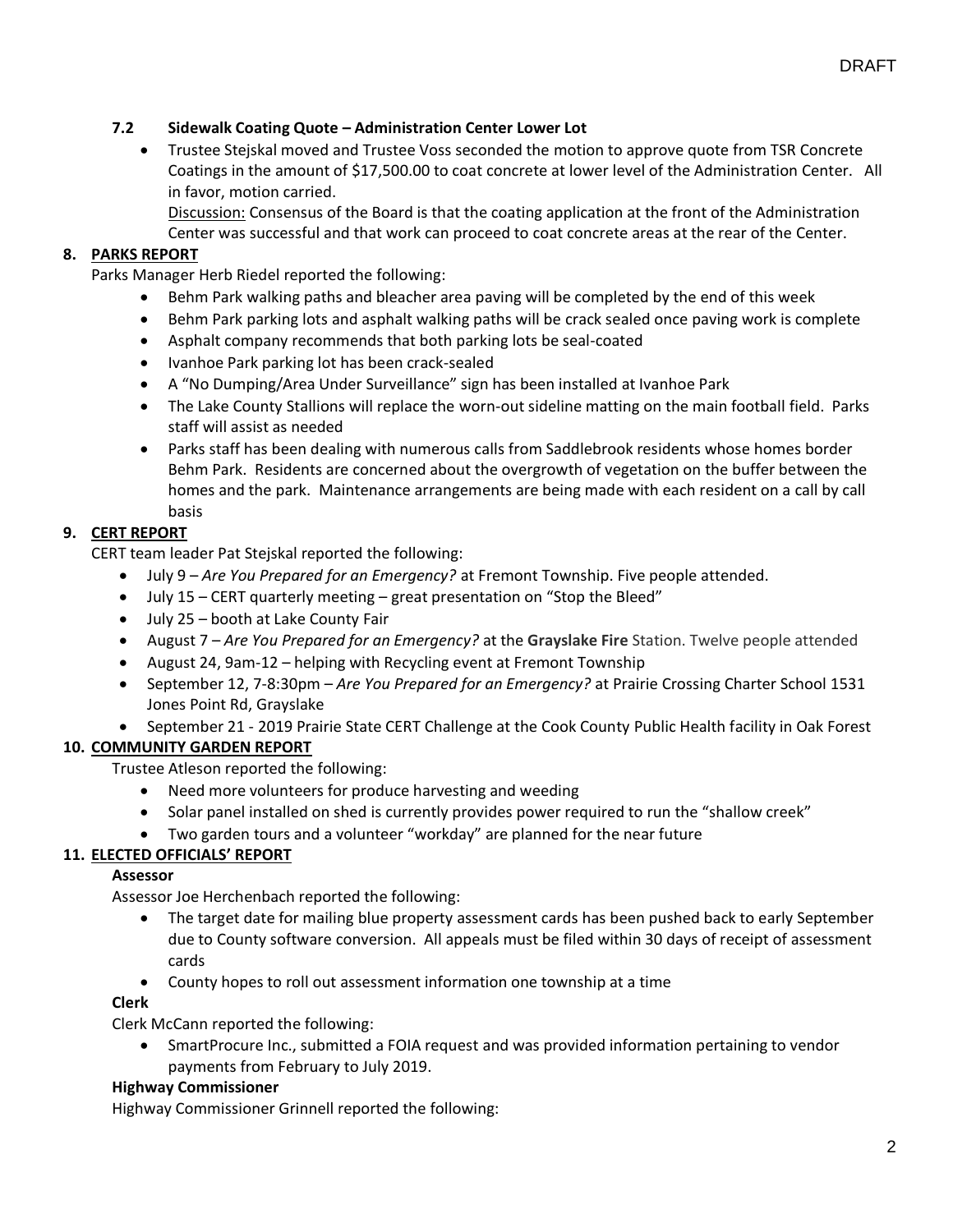- All road paving and crack filling is completed for the season
- Storm sewer work on Walnut in Oak Terrace is completed
- Work for the Sylvan Lake Dam project is due to commence in the fall

#### **Supervisor**

Supervisor O'Kelly reported the following:

- Met with SWALCO rep regarding August 24 shredding event to be held at township from 9:00 a.m. to Noon
- Held pre-bid meeting with two waste haulers (Groot and Prairieland Disposal). A second pre-bid meeting is scheduled for August 22<sup>nd</sup>.
- Met with Mundelein Mayor Steve Lentz and Trustee Kara Lambert
- Round Lake Police requested potential assistance from Fremont CERT to locate a missing person
- New township website is up and running
- Received school supply donations from Hadassah, Young at Heart, Del Webb, Double Tree Inn and residents
- Meeting with SHIPP counselor to determine if she's a good fit for township residents

#### **Trustees**

- Trustee Shanahan attended a meeting at the County for Civil War Days to be held next year
- Trustee Voss attended refuse hauling pre-bid meetings on August  $1<sup>st</sup>$  and 22<sup>nd</sup>

## **12. GA/EA/FOOD PANTRY REPORT**

The following statistics were reported for July 2019:

- Two (2) residents received emergency assistance
- Fifty-five (55) residents received food pantry assistance
- Nine (9) residents received assistance with RTA pass applications
- Two (2) resident applied for the Benefit Access Program
- Ten (10) Diaper Bank donations to residents
- Two (2) resident received assistance with Benefit Access Program

## **13. PUBLIC COMMENTS**

None

## **14. APPROVAL OF BILLS**

• **Trustee Voss moved, and Trustee Shanahan seconded the motion to audit and approve for payment of Road and Bridge Fund in the amount of \$6,922.90 Permanent Road Fund in the amount of \$56,623.57 and General Town Fund in the amount of \$88,367.98.**

**ROLL CALL: Aye: Trustee Atleson, Trustee Shanahan, Trustee Stejskal, Trustee Voss. All in favor, motion carried.**

• **Trustee Shanahan moved, and Trustee Voss seconded the motion to audit and approve for payment of the General Assistance Fund in the amount of \$9,729.39. All in favor, motion carried.**

#### **15. EXECUTIVE SESSION**

None

#### **16. ADJOURN**

• **Trustee Stejskal moved, and Trustee Voss seconded the motion to adjourn the meeting at 7:00 p.m. All in favor, motion carried.**

\_\_\_\_\_\_\_\_\_\_\_\_\_\_\_\_\_\_\_\_\_\_\_\_\_\_\_\_\_\_\_\_\_\_\_\_\_\_\_\_\_\_\_\_\_\_\_\_\_\_\_\_\_\_\_\_\_\_\_\_\_\_\_\_\_\_\_\_\_\_\_\_\_\_\_\_\_\_\_\_\_\_\_